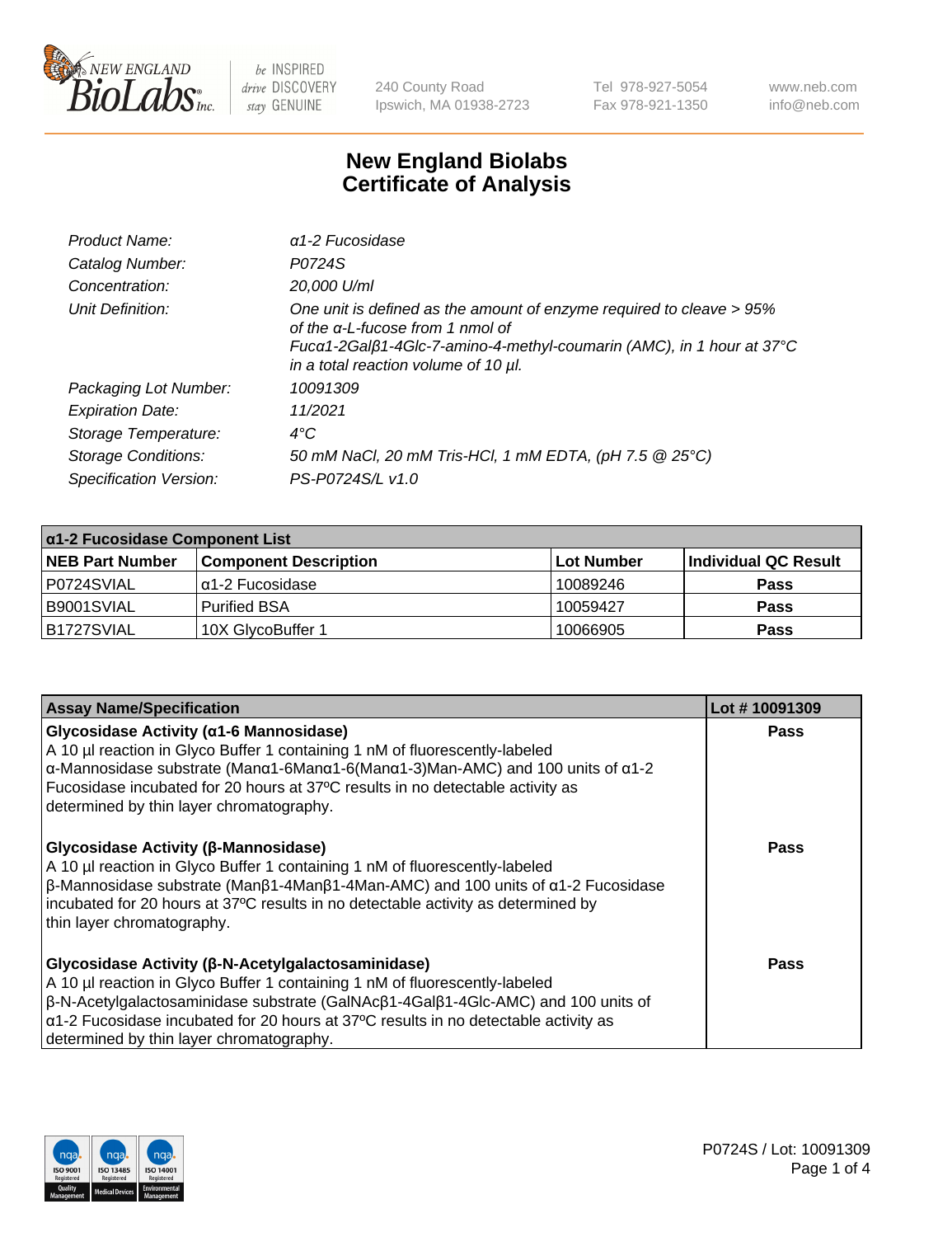

240 County Road Ipswich, MA 01938-2723 Tel 978-927-5054 Fax 978-921-1350

www.neb.com info@neb.com

| <b>Assay Name/Specification</b>                                                                                                                                                                                                                                                                                                                                                             | Lot #10091309 |
|---------------------------------------------------------------------------------------------------------------------------------------------------------------------------------------------------------------------------------------------------------------------------------------------------------------------------------------------------------------------------------------------|---------------|
| Glycosidase Activity (β-N-Acetylglucosaminidase)<br>A 10 µl reaction in Glyco Buffer 1 containing 1 nM of fluorescently-labeled<br>β-N-Acetylglucosaminidase substrate (GlcNAcβ1-4GlcNAcβ1-4GlcNAc-AMC) and 100 units<br>of $\alpha$ 1-2 Fucosidase incubated for 20 hours at 37°C results in no detectable activity<br>as determined by thin layer chromatography.                         | <b>Pass</b>   |
| Glycosidase Activity (β-Xylosidase)<br>A 10 µl reaction in Glyco Buffer 1 containing 1 nM of fluorescently-labeled<br>$\beta$ -Xylosidase substrate (Xylβ1-4Xylβ1-4Xylβ1-4Xyl-AMC) and 100 units of $\alpha$ 1-2<br>Fucosidase incubated for 20 hours at 37°C results in no detectable activity as<br>determined by thin layer chromatography.                                              | <b>Pass</b>   |
| Glycosidase Activity (β1-3 Galactosidase)<br>A 10 µl reaction in Glyco Buffer 1 containing 1 nM of fluorescently-labeled<br>$\beta$ -Galactosidase substrate (Gal $\beta$ 1-3GlcNAc $\beta$ 1-4Gal $\beta$ 1-4Glc-AMC) and 100 units of $\alpha$ 1-2<br>Fucosidase incubated for 20 hours at 37°C results in no detectable activity as<br>determined by thin layer chromatography.          | Pass          |
| Glycosidase Activity ( $\beta$ 1-4 Galactosidase)<br>A 10 µl reaction in Glyco Buffer 1 containing 1 nM of fluorescently-labeled<br>$\beta$ -Galactosidase substrate (Gal $\beta$ 1-4GlcNAc $\beta$ 1-3Gal $\beta$ 1-4Glc -AMC) and 100 units of $\alpha$ 1-2<br>Fucosidase incubated for 20 hours at 37°C results in no detectable activity as<br>determined by thin layer chromatography. | <b>Pass</b>   |
| <b>Protease Activity (SDS-PAGE)</b><br>A 20 µl reaction in 1X Glyco Buffer 1 containing 24 µg of a standard mixture of<br>proteins and a minimum of 100 units of $\alpha$ 1-2 Fucosidase incubated for 20 hours at<br>37°C, results in no detectable degradation of the protein mixture as determined by<br>SDS-PAGE with Coomassie Blue detection.                                         | <b>Pass</b>   |
| Glycosidase Activity (a1-6 Galactosidase)<br>A 10 µl reaction in Glyco Buffer 1 containing 1 nM of fluorescently-labeled<br>α-Galactosidase substrate (Galα1-6Galα1-6Glcα1-2Fru-AMC) and 100 units of α1-2<br>Fucosidase incubated for 20 hours at 37°C results in no detectable activity as<br>determined by thin layer chromatography.                                                    | <b>Pass</b>   |
| Glycosidase Activity (Endo F1, F2, H)<br>A 10 µl reaction in Glyco Buffer 1 containing 1 nM of fluorescently-labeled Endo F1,<br>F2, H substrate (Dansylated invertase high mannose) and 100 units of a1-2 Fucosidase<br>incubated for 20 hours at 37°C results in no detectable activity as determined by<br>thin layer chromatography.                                                    | <b>Pass</b>   |

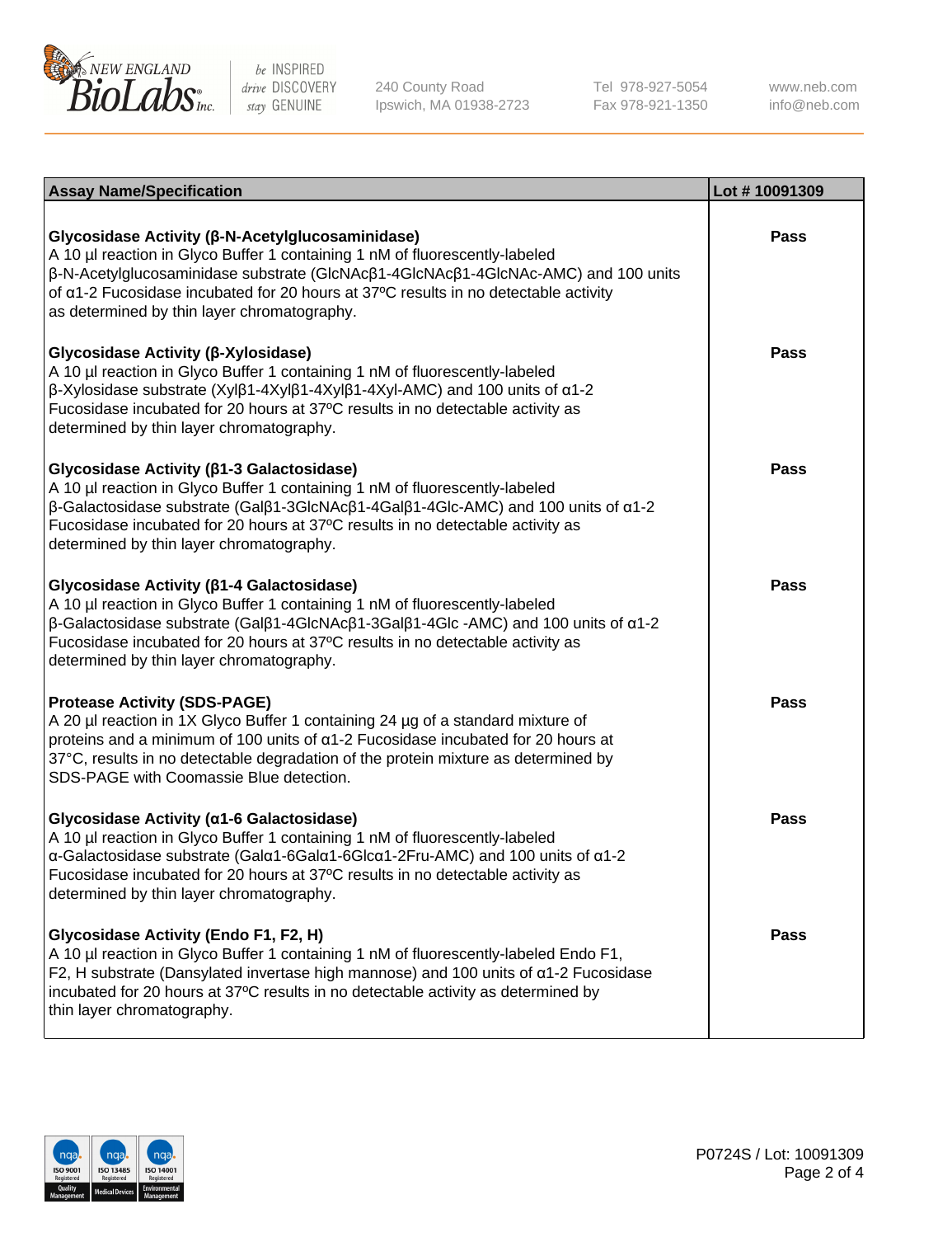

240 County Road Ipswich, MA 01938-2723 Tel 978-927-5054 Fax 978-921-1350 www.neb.com info@neb.com

| <b>Assay Name/Specification</b>                                                                                                                                                                                                                                                                                                                                    | Lot #10091309 |
|--------------------------------------------------------------------------------------------------------------------------------------------------------------------------------------------------------------------------------------------------------------------------------------------------------------------------------------------------------------------|---------------|
| <b>Glycosidase Activity (Endo F2, F3)</b><br>A 10 µl reaction in Glyco Buffer 1 containing 1 nM of fluorescently-labeled Endo F2,<br>F3 substrate (Dansylated fibrinogen biantennary) and 100 units of a1-2 Fucosidase<br>incubated for 20 hours at 37°C results in no detectable activity as determined by<br>thin layer chromatography.                          | <b>Pass</b>   |
| <b>Glycosidase Activity (PNGase F)</b><br>A 10 µl reaction in Glyco Buffer 1 containing 1 nM of fluorescently-labeled PNGase F<br>substrate (Fluoresceinated fetuin triantennary) and 100 units of a1-2 Fucosidase<br>incubated for 20 hours at 37°C results in no detectable activity as determined by<br>thin layer chromatography.                              | Pass          |
| Glycosidase Activity (α-Glucosidase)<br>A 10 µl reaction in Glyco Buffer 1 containing 1 nM of fluorescently-labeled<br>α-Glucosidase substrate (Glcα1-6Glcα1-4Glc-AMC) and 100 units of α1-2 Fucosidase<br>incubated for 20 hours at 37°C results in no detectable activity as determined by<br>thin layer chromatography.                                         | Pass          |
| Glycosidase Activity (α-N-Acetylgalactosaminidase)<br>A 10 µl reaction in Glyco Buffer 1 containing 1 nM of fluorescently-labeled<br>α-N-Acetylgalactosaminidase substrate (GalNAcα1-3(Fucα1-2)Galβ1-4Glc-AMC) and 100<br>units of a1-2 Fucosidase incubated for 20 hours at 37°C results in no detectable<br>activity as determined by thin layer chromatography. | <b>Pass</b>   |
| Glycosidase Activity (α-Neuraminidase)<br>A 10 µl reaction in Glyco Buffer 1 containing 1 nM of fluorescently-labeled<br>α-Neuraminidase substrate (Neu5Acα2-3Galβ1-3GlcNAcβ1-3Galβ1-4Glc-AMC) and 100 units<br>of a1-2 Fucosidase incubated for 20 hours at 37°C results in no detectable activity<br>as determined by thin layer chromatography.                 | <b>Pass</b>   |
| Glycosidase Activity (a1-3 Fucosidase)<br>A 10 µl reaction in Glyco Buffer 1 containing 1 nM of fluorescently-labeled<br>α-Fucosidase substrate (Fucα1-3Galβ1-4GlcNAcβ1-3Galβ1-4Glc-AMC) and 100 units of<br>a1-2 Fucosidase incubated for 20 hours at 37°C results in no detectable activity as<br>determined by thin layer chromatography.                       | <b>Pass</b>   |
| Glycosidase Activity (α1-3 Galactosidase)<br>A 10 µl reaction in Glyco Buffer 1 containing 1 nM of fluorescently-labeled<br>α-Galactosidase substrate (Galα1-3Galβ1-4GlcNAc-AMC) and 100 units of α1-2<br>Fucosidase incubated for 20 hours at 37°C results in no detectable activity as<br>determined by thin layer chromatography.                               | Pass          |
| Glycosidase Activity (α1-3 Mannosidase)                                                                                                                                                                                                                                                                                                                            | Pass          |